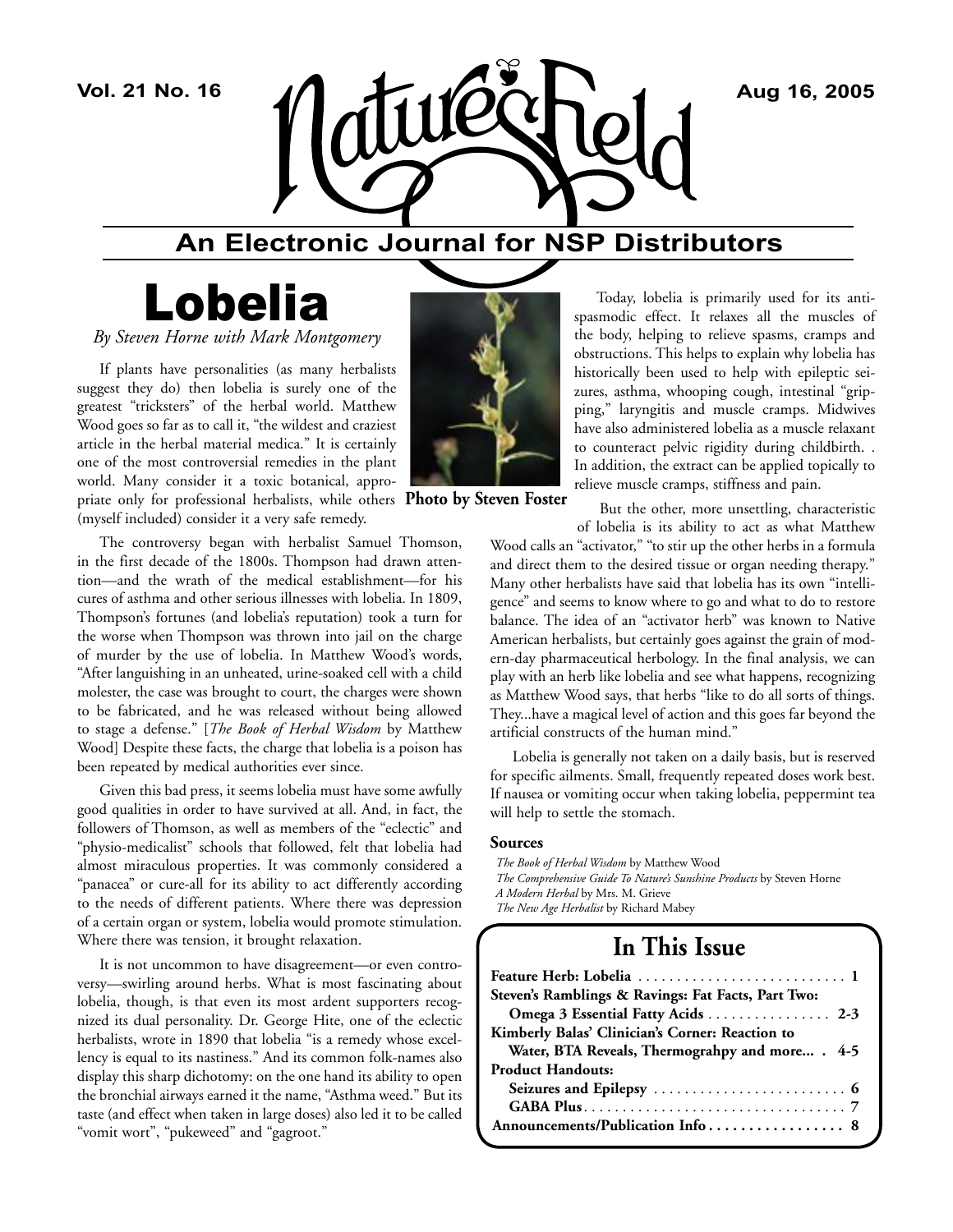

**Vol. 21 No. 16**

In the last two issues, we've been taking an in depth look at essential fatty acids. Last issue, we focused on the Omega-6 family of essential fatty acids. In this issue, we'll take a closer look at the Omega-3 family of essential fatty acids.

By way of review, remember that all essential fatty acids are polyunsaturated, which means they have more than one pair of double bonds. If you'll recall the shopping bag analogy we've been using, this means that more than two pairs of carbon atom "shoppers" are holding hands with each other instead of holding onto a hydrogen molecule "shopping bag."

These long changes of carbon molecules have two ends—an omega end and a delta end. What determines whether the fatty acid is an Omega-6 or an Omega-3 fatty acid is the location of the first double bond, that is, how may carbon molecules away from the omega end of the fatty acid do we find the first double bond. An example of an Omega-3 fatty acid chain is shown below.



The reason Omega-3 and Omega-6 fatty acids are essential to the body is because the body is capable of adding more double bonds farther down the line, but can't add them closer to the omega end. One of the primary uses for these essential fatty acids is to make eicosonoids, chemical messengers used by every cell of the body. Making these eicosondoids requires lengthening the carbon molecule chains from 18 to 22 carbon molecules long, and desatrurating them (i.e., removing more hydrogen atoms).

These eicosonoids are the most primitive of all hormones—autocrine hormones. These autocrine hormones are released into the fluids surrounding the cells and rapidly taken up by neighboring cells. Because they last only a few seconds, they have only recently come to the attention of scientists. These eicosonoids or autocrine hormones include: prostaglandins, leukotrienes, lipoxins, thromboxanes and cyclooxygenases (COX-1 and COX-2).

The chart on the next page shows how the body converts Omega-6 and Omega-3 fatty acids into these messengers. Ideally, there should be a ratio of about 1:1 to 4:1 between Omega-6 and Omega-3. That means for every "dose" of Omega-3 essential fatty acids we should be getting one to four "doses" of Omega-6. Unfortunately, the average person is getting a ratio of between 10: 1 and 25:1. That's not good, and here's why.

As shown in the chart, Omega-6 (linoleic acid) is converted to GLA. This is done by an enzyme which removes 2 hydrogen atoms. This creates GLA (gamma linoleic acid). Another enzyme adds 2 more carbon molecules to the chain. Using our analogy, it lets two more carbon molecule "shoppers" butt into the line. This creates DGLA (dihomo-gamma linoleic acid).

Now, here's where Omega-3 becomes important. DGLA normally prefers to be converted into series 1 prostaglandins and thromboxanes. These are good guys, reducing inflammation and keeping us healthy. However, an enzyme called delta-5-desaturase can covert DGLA to arachodonic acid (AA). We don't want that to happen, because then eicosonoids, which will increase inflammation and have other harmful effects, will be produced instead.

Delta-5-desaturase is the same enzyme that converts Omega-3 to EPA (eicosapentanoic acid), which is a good thing. However, if it doesn't have enough Omega-3, it gets bored with having nothing to do and starts converting DGLA to AA. So, to keep our DGLA on the "strait and narrow" we need to have ample amounts of Omega-3 to keep it busy.

So, where do we get Omega-3? It's found primarily in green leaves. That's right, Omega-3 is in those dark green leafy vegetables all of us are *supposed* to be eating (but few of us are). This is why just about everyone needs to supplement their diet with Omega-3 and the best way to do that is with flax seeds and flax seed oil.

Flax seed has an ideal ratio of Omega-6 and Omega-3, so it will ensure that you are getting the fatty acids you need. Because it is polyunsaturated, it isn't very shelf stable and goes rancid very easily. So, you need to keep it refrigerated and take it raw.

Just one tablespoon of flax seed oil will provide the minimum requirement of both Omega-6 and Omega-3 for an adult. Of course, you could swallow this in gel caps (but that's a lot of gel caps). You can also take it straight if you like swallowing spoonfuls of oil (don't knock it—a lot of children do). As for me, I prefer to incorporate the oil into my food.

For instance, I let butter sit in a dish until it reaches room temperature and then I blend it with flax seed oil to make soft spread butter. You can use anywhere from 1/2 to 1 cup of flaxseed oil per cup of butter (depending on how soft you want the spread to be). The flavor of this soft spread butter is great!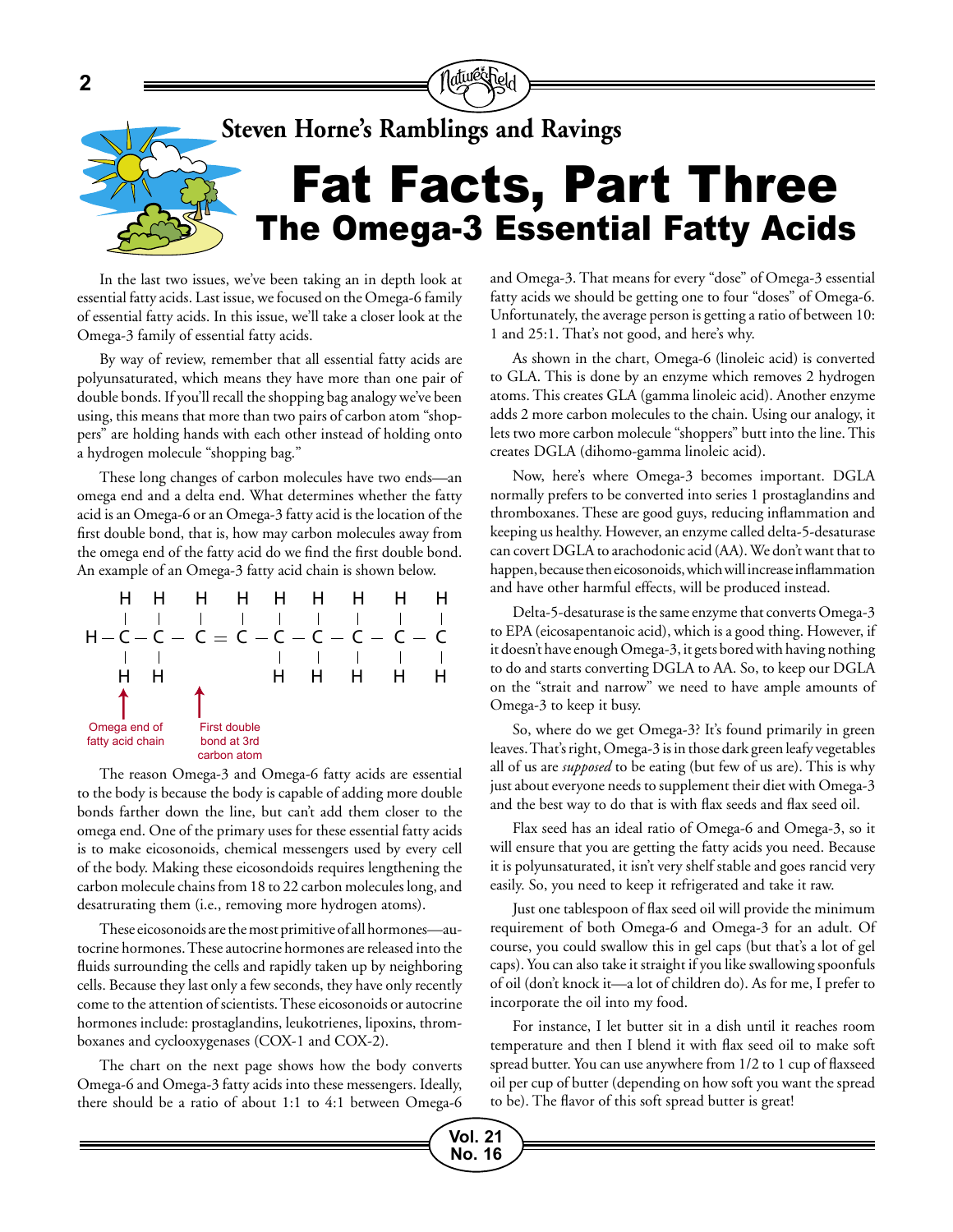

You can also use flax seed oil to make salad dressings, or in place of olive oil in hummus or other foods that aren't cooked. Flax seed oil can be mixed half and half with real maple syrup to use over pancakes and waffles (look Ma, no butter!). You can also use it straight on baked potatoes or in place of butter in your oatmeal.

Deficiencies of Omega-3 EFA have been directly linked to decreased mental abilities, loss of memory, learning disabilities like ADHD, PMS problems, tingling sensations in the nerves, poor vision, the increased tendency to form blood clots, reduced immune activity, high blood pressure, an increase in inflammatory disorders like arthritis and cardiovascular disease. On the other hand, daily supplementation with flax seed oil may help prevent the following problems: dry skin, cellulite, constipation, colitis, ulcers, hypoglycemia, diabetes, heart disease, high cholesterol, calcium deficiencies and reproductive and immune system problems.

Wow, what a difference adding a little of the right kind of oil makes in people's health! Maybe we should start promoting flax seed oil as lubrication for the wheels of health. Of course, it wouldn't hurt to eat those green leafy veggies, either.

Now, what about fish oils? Aren't fish supposed to be great sources of Omega-3? Actually, any wild animal or deep ocean fish is going to have a reasonable amount of Omega-3 fatty acids. However, the amount of Omega-3 in any animal food depends on how much Omega-3 is in its diet, since animals can't make Omega-3 any more than we can. That's why farm-raised salmon and non-grazing animals can be deficient in Omega-3, too.

When I raised chickens and gathered my own eggs, I used to marvel at the deep orange color of the yolks. I now know that this is partly due to a higher content of Omega-3 fatty acids in my free ranging chickens (because of the greens they were getting in scratching around the yard). If you buy eggs where the hens are fed flax seeds, the yolks are darker (and the eggs taste better), too.

Omega-3 is also found in hemp seeds, walnuts, pumpkin seeds, Brazil nuts, sesame seeds and avocados. Now, as for the deep ocean fish (and the fish oil supplements like Super Omega-3 EPA) they don't actually contain that much linolenic acid (your basic Omega-3 fatty acid). What they do contain is more of the fatty acids our body converts Omega-3 into, i.e., EPA and DHA. That's because animals, including fish, make these same conversions.

Just like our ability to convert Omega-6 (linoleic acid) into GLA and DGLA can be inhibited by poor nutrition, so can our ability to convert Omega-3 (linolenic acid) into EPA and DHA. This is because the same enzymes are involved. It works like this.

Both linoleic and linolenic acid are 18 carbon molecules long. In each case, the body starts by using the delta-6-desaturase (a desaturating enzyme) to remove 2 hydrogen molecules from the fatty acid making the fat less saturated. In other words, it takes two shopping bags away from the shoppers.

Next, elongase adds two more carbon molecules to the chain, so that the chains are now 20 instead of 18 molecules long. (E-*long*ase, get it? See chemistry doesn't have to be that mystical.) Using our analogy, it helps two more shoppers butt into the line.

Alcohol, diabetes, deficiencies of B6, magnesium, zinc and excess saturated fats and transfatty acids will all inhibit these enzymes. Delta-5-desaturase, which is involved in creating EPA, is inhibited by deficiencies of vitamin C, niacin and zinc.

By the way, eicosonoids are 22 carbon molecules long, so the final conversion of essential fatty acids to these chemical messengers requires two more shoppers to butt into line. (So, if these carbon molecules were really shoppers, they'd be really ticked at this point. Fortunately, it's only an analogy.)

I hope these articles have helped you better understand the nature of fatty acids. As a final bit of information, here's a chart showing where different fatty acid supplements and oils fit in the "family tree" of fatty acids.



**Steven H. Horne is a professional member and past president of the American Herbalists Guild, a certified iridologist with the International Iridology Practitioners Association, and a gifted teacher and consultant in the field of natural health care. He is president of Tree of Light Publishing.**

**Vol. 21 No. 16**

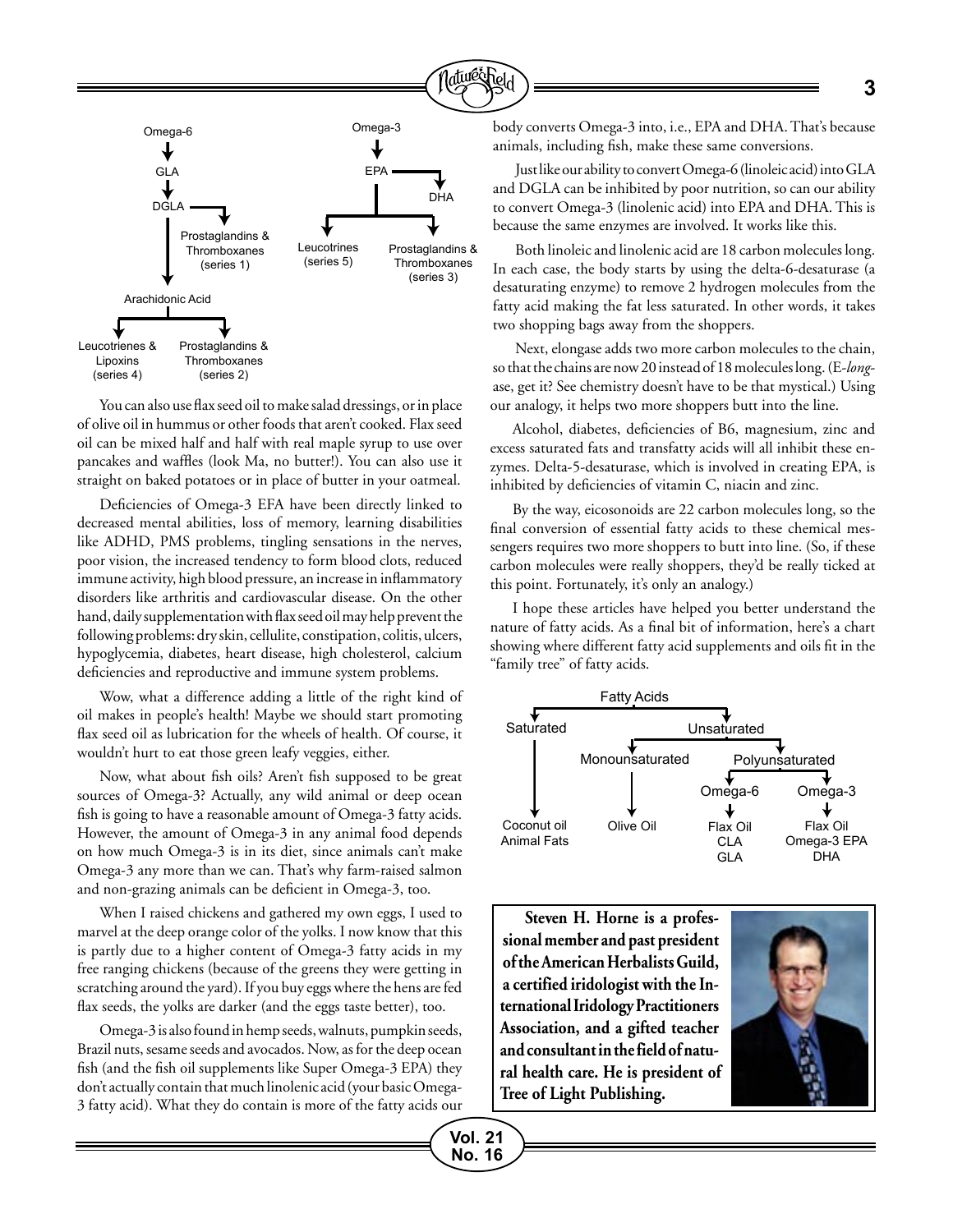

#### **Reaction to Water?**

*Help! I'm desperate to find a cause and remedy for an 11-yearold boy, whose hands clench up in pain and stay in that position for a while with pain when they are exposed to water. His feet are also slightly affected, but the rest of the body is not. This happens whether he swims, showers or just washes his hands. It is an ordeal to wash his hair. Swimming for ten minutes can cause pain for hours.*

*The pain does go away until his next exposure. His mother says he has been this way all his life and has spent much time at the Children's Hospital in Chicago. The doctors have never given his condition a name and they do not know what causes it. Their only suggestion through the years has been to apply Desitin ointment to the hands to act as a barrier.*

*He is also ADD. I appreciate any help you can give with this.*

#### *Victoria*

This sounds like a toxic reaction to chlorine, not the water, which would mean there isn't enough iodine in the body. ADD children are often deficient in iodine. Get him some iodine supplementation. Also get fluoride out of his toothpaste and avoid breads with bromides as dough conditioners, as these substances displace iodine.

#### **BTA Reveals Congestion**

*In a situation where a BTA/QFA test reveals congestion, would a cleanse like a Tiao He work well? If not, why not?*

#### *Michele*

Since the adrenals control so much of how the body handles lymphatic congestion, I would start by focusing on building up the adrenals instead of a cleanse that focuses on the adrenals. If you stir up the liver and the lymph isn't moving, it will only make the situation worse.

I would use Lymphatic Drainage and Cellular Energy along with enzymes taken between meals. That's all I would do to start. You really can't add any other supplements until you clear the congestion.

#### **Thermography**

*I have a client who has water filled cysts that move to different places throughout the breast. She had a mammogram, then had to go back for another. She finally ended up with an ultrasound. This is expensive and she doesn't like the idea of getting all those x-rays anyway. For the next appointment, she tried to schedule for the ultrasound and skip the x-ray (since she was told the cysts would always be in a different place and the same thing would happen every time she went. No one in a 50 mile radius would do that without the x-ray first. Any idea why?*

*She even tried to check into something called a thermogram and was told that it was worthless. What is it? What could she do for a periodic checkup besides having the mammogram? She only "needs" to have the check up every 2-3 years.*

#### *Teri*

I would only recommend having her use thermography. Did you know that the people that contribute the most to breast cancer by manufacturing cancer causing chemicals are the same people who started breast cancer awareness month and the phrase "early detection is the key?" Well that's only natural, because if they really focused on prevention they would be out of business. Oh yes, they also own the manufacturing facility for all the films made for mammogram machines. Could there be conflict of interest here?

Thermography measures heat and cold in the tissues. It is a very accurate way to assess breast health and is completely safe. Information on this subject can be found in the Sept 2001 issue of *Alternative Medicine Magazine*.

Try these web sites for more information on thermography: http://www.breastthermography.com/ and http: //www.mercola.com/2000/oct/29/thermography.htm

**Kimberly Balas is a board certified naturopath and an instructor for Tree of Light. She is also a certified iridology instructor and a board member with the International Iridology Practitioners Association (IIPA). She is available for personal consultations in her Melbourne, FL office or by phone (321-626-9243).**

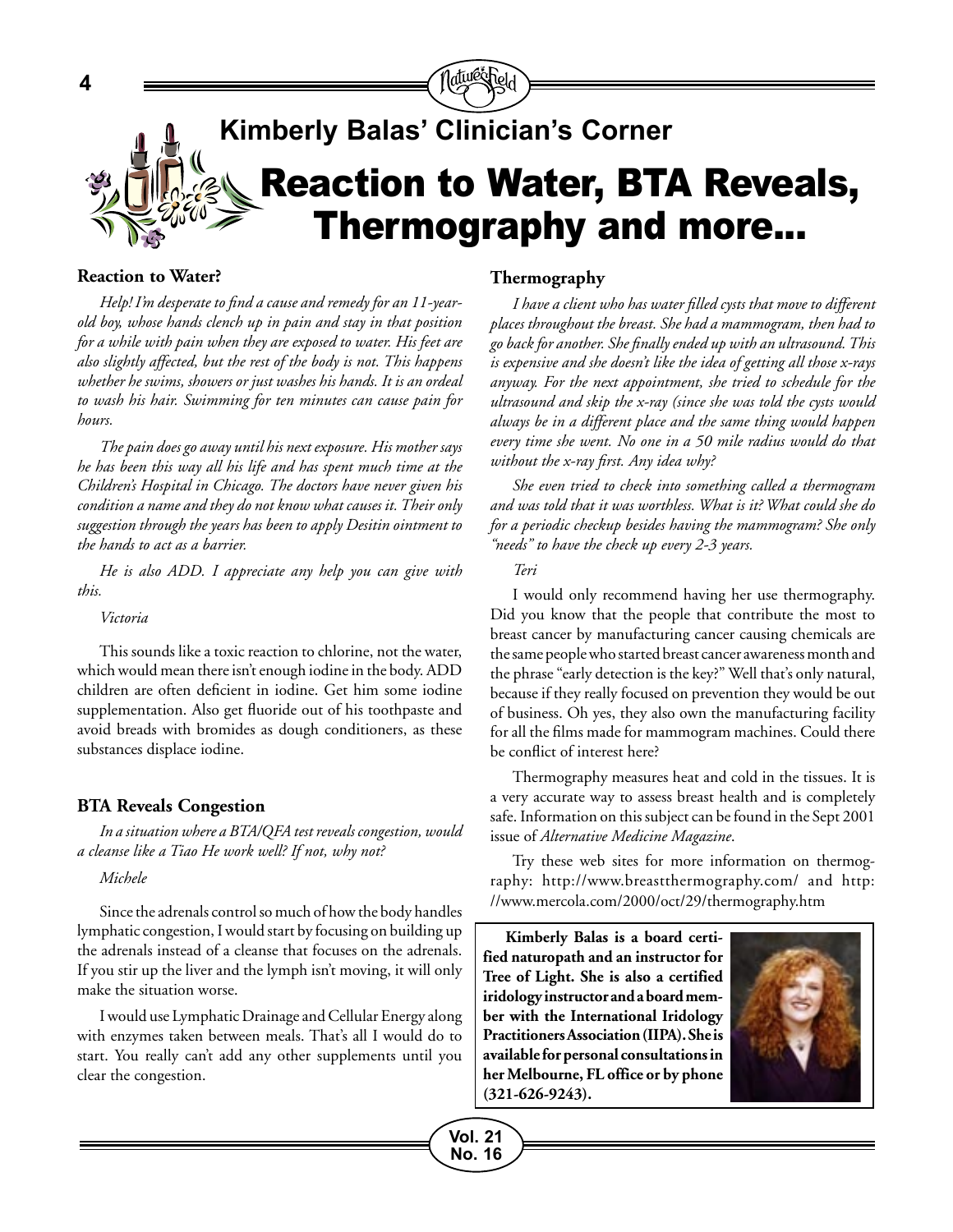

#### **Kidney Failure Diet**

*I am looking for a specific diet for kidney failure. I am working with a young lady, age 25, who has just been diagnosed. The problem was presumably caused by high cholesterol (her diet was really bad), but all that I read suggests the kidney problem is causing the cholesterol to rise. Regardless, the mom got a diet plan from the doctor which was awful (it had margarine and lots of animal protein listed on it, in addition to sugar and dairy).*

*I would really like to help her with specific foods. Obviously fresh fruits and veggies are indicated here with certain exceptions like avocado, kale, etc.*

#### *Lisa*

Instead of the cholesterol, I would say that this situation was probably caused by the colloidal proteins not being broken down in the body. This put stress on the kidneys.

This would be regulated more by adrenals. All the sugar and processed foods would put further stress on the adrenals and aggregate the body's inability to handle protein transport. This would further stress the kidneys. You should also be aware that long term or heavy use of acetaminophen would cause this problem, too.

The toxins and the adrenals having problems with the corticosteroids, glucocorticoids and mineralcorticoids would elevate cholesterol in an effort to pick up the slack for hormone transport and inflammatory control. So you are right on track about the kidneys controlling the cholesterol and not vice versa.

I would put her on lots of Adrenal Support and nettle seed to help with kidney function.

Avoid foods with purine content and trans fats.....I know you already know about this, but they may not. I would consider having her take an amino acid supplement, like Free Amino Acids, and some kind of a protein drink, like Everybody's Formula, so that the body has bioavailable proteins. This would take stress off the adrenals. I would also recommend taking enzymes, like Proactazyme, between meals.

The big factor diet-wise will be to eliminate high glycemic foods, especially grains, for now. Any animal protein consumed is okay if it is rare (like sushi), otherwise it will cause a strain on the kidneys. Watch the sugars in the juices, too (like carrots). pH Green Zone would be a good nutrient source and help alkalize her body.

I hope this helps.

#### **Confusing Thyroid Readings**

*I have some questions about some blood tests. They are on a six year old boy, who weighs 30 pounds and is being fed by a gastrostomy tube, so giving products is easy. This is probably my one*  *and only chance to earn the trust of our doctor concerning natural health interventions, so I want to get it right.*

*The TSH reading was 18, which suggests an underactive or low thyroid function. Yet, looking at the thyroid function (based on tissue levels and calcium/potassium ratio) suggests an 85% or more overstressed or overactive thyroid.* 

*The adrenals were only slightly overstressed (10%) based on tissue sodium/magnesium rations. I am a little confused by this data. Can you help explain what it means?*

#### *Jason*

Just remember that TSH is a fluctuating number directly related to liver as well as thyroid function. While it is one of the best determinants of thyroid function, it still has its limitations. The cells accept the T4 and remove one iodine molecule to make T3. Then, once the T3 is used as a spark that converts to energy, a signal is sent to the hypothalamus to let that section of the brain know what the energy requirements are in the body.

When the cells become congested or the interstitial fluids are stagnant, then the tissues would hold onto the calcium and potassium. This would present as a stressed condition because the minerals aren't being released in the serum. The adrenals move these minerals along, and if the sodium and magnesium ratio is only slightly overstressed, it is because of the congestion in the tissues.

When heat energy is low (a function of T3) the hypothalamus produces TRH (thyroid releasing hormone) which then signals the anterior pituitary portion of the brain to release TSH. The TSH then tells the thyroid whether to release more T4 and some T3. When congestion is present, the TSH numbers will elevate. This would relate to the conversion process from T4 to T3 in the liver as well.

So, what's the bottom line here? These readings suggest a need to work on congestion in the liver, get the adrenals communicating with the hypothalamus for better energy recognition and support anterior pituitary. In this case, I would specifically recommend MasterGland and Red Clover Blend.

I have some clients who have had high TSH numbers like this and didn't use any products for their thyroid. Instead, they focused on these issues and their numbers shifted to normal within two to three months. And all this happened without Synthroid...can you imagine that?

#### **Ganglion Cysts**

**Vol. 21 No. 16** *What is a good protocol for ganglion cysts? Tonja*

I use the All Cell Detox and Protease between meals.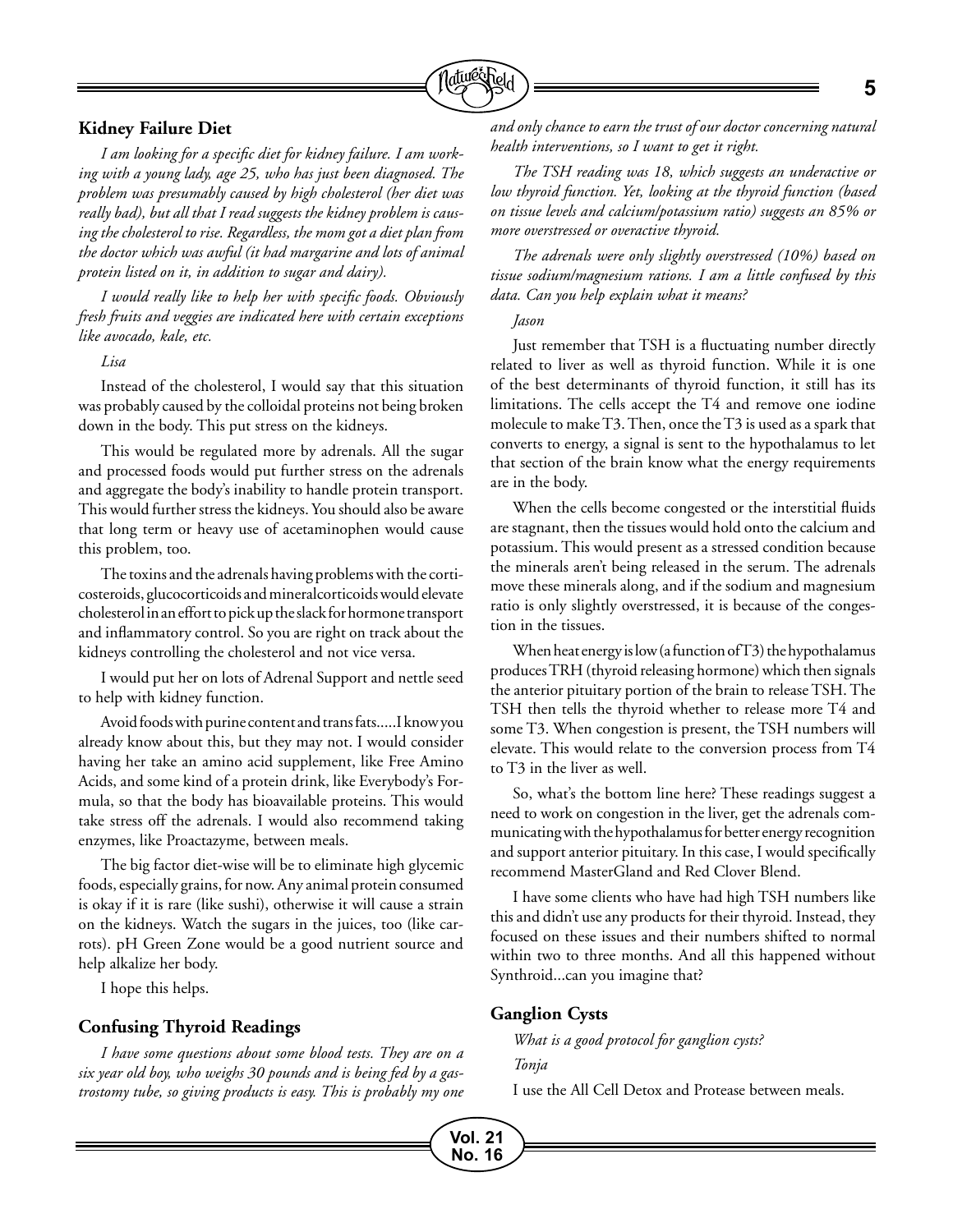# **Seizures and Epilepsy Exploring natural options and alternative remedies**

A seizure is an episode of abnormal electrical activity in the brain. It can involve loss or reduction of consciousness, involuntary movements and overwhelming sensations. Seizures are generally thought to result from an electrical overload of the brain's nerve cells. It's estimated that serious seizure disorders affect one and a half million Americans and that up to five percent of the population (15 million people) will suffer from a seizure during their lifetime. But it's important to note that anyone can suffer a seizure if exposed to sufficiently high levels of heat, drugs, or other types of stress on the brain.

Sometimes seizures are related to a temporary condition, resulting from the use of recreational or pharmaceutical drugs, withdrawal from certain drugs, or abnormal levels of sodium or glucose in the blood. In these cases, they don't usually recur once the underlying problem is corrected.

In other cases, an injury to the brain causes it to be abnormally excitable on a regular basis. This can be the result of problems like a stroke, a blow to the head, a tumor in the brain, or a serious infection such as meningitis or encephalitis. In some people, this over-excitability can result from an inherited abnormality in the brain.

Seizures are generally classified as either "simple," in which there is no change in a person's level of consciousness, or "complex," in which a person loses consciousness completely or has a change in level of consciousness. They're also classified as generalized (where the whole body is affected) or focal (only one part or side of the body is affected). Within their broad categories, there are several different types of seizures.

Grand mal seizures are the most common type. They are characterized by symptoms such as stiffness or violent contractions of the body, loss of consciousness, temporary cessation of breathing and biting of the tongue or cheek.

Petit mal seizures occur most commonly in people under age 20, usually in children ages 6 to 12. Typically, they last only a few seconds, with full recovery occurring rapidly and no lingering confusion, though the person often doesn't remember having them. They usually are characterized by episodes of staring or "spacing out" during which the child's activity or speech ceases.

Epilepsy is a chronic disorder with recurrent seizures of any type. Scientists don't know much about what causes it, but some types of epilepsy have been shown to be hereditary.

These are not the only types of seizures and because the causes and types of seizures vary greatly, always consult a medical doctor when working with seizures to get appropriate diagnosis and help. But regardless of the particular type of seizure, the bot-

#### **For Educational Purposes Only** | Distributed by:

Seek appropriate professional assistance for all serious health problems. Handout prepared by Tree of Light Publishing P.O. Box 911239, St. George, UT 84791 (www.treelite.com) ©2005 May be reproduced provided it is not altered in any way. tom line is abnormal electrical activity in the brain. So, anything we do to boost the health of the electrical system in the brain may be helpful. So, in conjunction with medical treatment, here are some options to consider.

Seizures have been associated with malnutrition, hidden food allergies and hypoglycemia, as well as with the consumption of aspartame. Anyone experiencing seizures should replace aspartame with natural sweeteners like stevia, honey or evaporated sugar cane juice. It is also thought that seizures can result from years of ingesting small amounts of toxic metals and other poisons in refined and processed food. Avoiding all flavoring and commercially-processed and chemically refined food helps keep the body free of these dangerous toxins. And abstaining from sweets, coffee and alcoholic beverages (as well as eating regularly) will help avoid hypoglycemic seizures caused by a sudden drop in blood-sugar.

When it comes to supplements, a broad spectrum vitamin and mineral supplement, like Super Supplemental, should be considered In particular, Vitamins A, C, E and the B-Complex should be taken, along with the minerals magnesium, calcium, chromium, zinc, manganese, and selenium. A cleansing program which includes Heavy Metal Detox may be helpful in reducing toxins in the body.

Herbalists have had some success in using nervine herbs to reduce the incidence and severity of seizures. Lobelia is probably one of the most powerful remedies and the first that should be considered, but Valerian, Passion Flower, skullcap and St. John's Wort may also be helpful.

Chickweed has been used for children's convulsions. It is made into a tea steeping 1 tablespoon of the dried herb in one cup of boiling water for ten minutes. Drinking this tea three times a day for a week has been reported to help convulsions disappear in some cases.

The neurotransmitter GABA has been helpful in some cases of seizures and epilepsy. GABA keeps the brain from over firing. It is manufactured from the amino acid glutamine with the help of vitamin B6. L-taurine is another amino acid which has been helpful for calming brain function in epilepsy and seizures. All three of these amino acids are found in the GABA Plus formula along with spirulina and passion flower.

For additional help with natural remedies for seizures, consult your local herb specialist, or some of the resources below.

#### **Selected References**

*The Comprehensive Guide To Nature's Sunshine Products* by Tree of Light Publishing *The New Age Herbalist* by Richard Mabey *The Wild Rose Scientific Herbal* by Terry Willard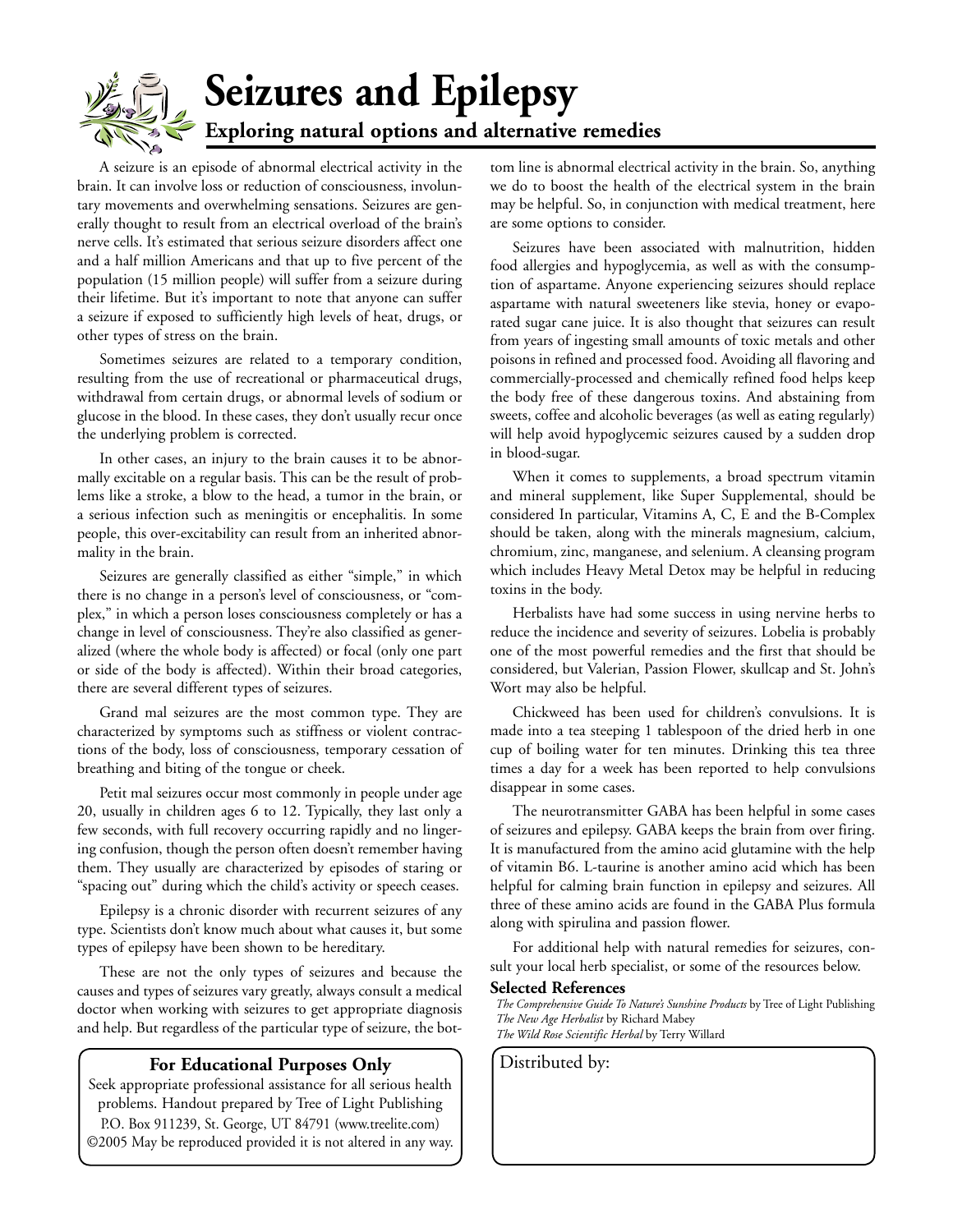

# **GABA Plus Natural supplement to help calm over activity in the brain**

GABA (Gamma Amino Butyric Acid) is an amino acid that also serves as a calming neurotransmitter in the brain. In fact, it may be the most abundant neurotransmitter in the brain. Put simply, its primary function in the brain is to keep the nerve cells from being "trigger happy" and over firing. Low levels of GABA are associated with epilepsy, seizures, schizophrenia, Parkinson's disease, hyperactivity and tics.

Manufactured from the amino acid glutamine with the help of vitamin B6, proper levels of GABA in the brain prevent anxiety and increase mental clarity. Like the drugs of the benzodiazepine family (Valium, Xanax) GABA has a calming effect, but unlike these drugs it is not addictive. Research suggests that GABA can also improve sleep cycles and promote more restful sleep and vivid dreaming. GABA also helps to increase output of Human Growth Hormone (HGH), which reduces fat storage, helps to build muscle mass and tends to provide increased energy and vigor.

GABA Plus is a formula containing GABA in combination with herbs and other amino acids. It may be helpful in cases of chronic anxiety and panic attacks, nervousness due to drug withdrawal, attention deficient disorder, epilepsy and seizures. It might be helpful in cases of Parkinson's disease and schizophrenia.

In addition to GABA, the GABA Plus formula contains the following ingredients:

#### **Glutamine**

Glutamine is an amino acid that is converted in the brain into glutamic acid and then further into GABA. Glutamic acid has a calming effect on the central nervous system by reducing the number of neurons firing. This can be helpful for those who are overstimulated or find it difficult to focus. Glutamic acid is also used as a fuel by the brain. Glutamine also helps regulate glucose in the brain.

#### **Taurine**

Another amino acid, taurine has a protective effect on the brain. It is involved in neurological development. Supplementation with taurine be helpful for anxiety, epilepsy, hyperactivity, poor brain function and seizures.

#### **For Educational Purposes Only** | Distributed by:

Seek appropriate professional assistance for all serious health problems. Handout prepared by Tree of Light Publishing P.O. Box 911239, St. George, UT 84791 (www.treelite.com) ©2005 May be reproduced provided it is not altered in any way. Taurine has proven helpful as a supplement for children with Down's syndrome and muscular dystrophy. It has also helped people with epilepsy in controlling seizures and is vitally important to heart function.

#### **Spirulina**

This algae is rich in many nutrients. It contains 65 to 71 percent complete protein (including all eight essential amino acids), high amounts of vitamin A, carotenoids, including 17 different beta carotenoids, vitamins B1, B2, B3, B5, B6, and B12, folic acid, biotin, inositol, chelated minerals, including phosphorus, calcium, zinc, potassium, magnesium, vitamin E, omega 3 and omega 6 fatty acids, over 200 enzymes and other trace nutrients. Various amino acids are absolutely necessary for the production of neurotransmitters. The significant amounts of amino acids in Spirulina have been used to improve alertness, energy and pituitary function.

#### **Passion Flower**

A nervine herb, passion flower has historically been used as a nervous system calmative and "trophorestorative," that is a substance which restores through nourishing. While its short-term effect is sedative, it also works long-term to rebuild and replenish.

It is said to combine the sedative action of valerian with the heart-health flavonoids of hawthorn and the antispasmodic benefits of butterbur. It has long been used as a remedy for young children's convulsions and recent animal tests confirm that it protects against the effects of convulsant drugs.

#### **Dosage**

1-2 capsules two times daily, with meals. Do not exceed directed amount; do not combine with prescription drugs or use during pregnancy or nursing.

#### **Selected References**

*The Comprehensive Guide To Nature's Sunshine Products* by Tree of Light Publishing *Activating the Healing Response* by Steven Horne *PDR for Nutritional Supplements* by Medical Economics Press *The New Age Herbalist* by Richard Mabey *The Wild Rose Scientific Herbal* by Terry Willard